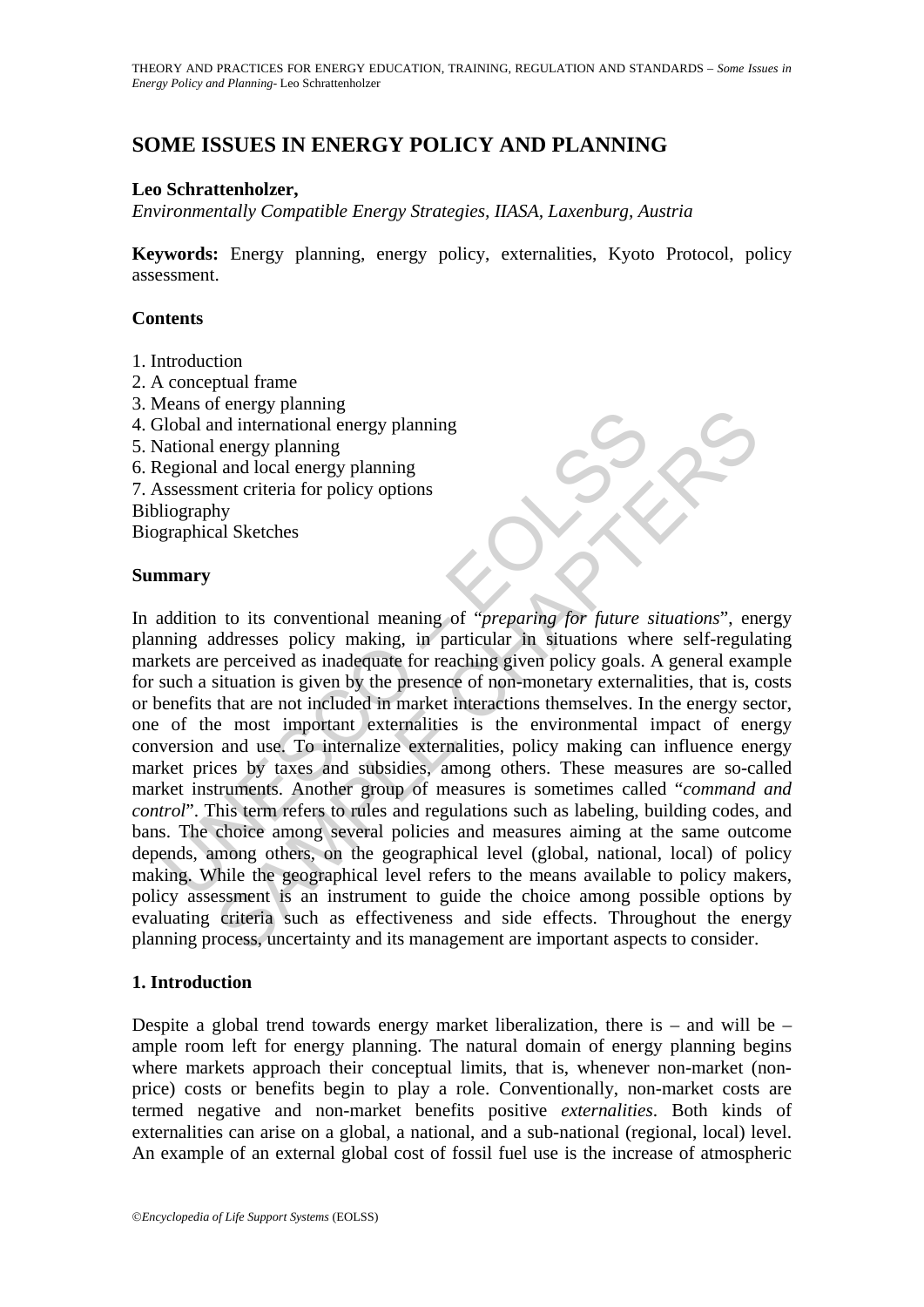concentrations of greenhouse gases (GHG). An example of a possible local external benefit of hydropower generation is flood control. Both of these examples describe environmental externalities, but this need not be so. An example of a non-environmental externality is the generation of knowledge over and above the specific kind of knowledge that is protected by the rules governing intellectual property.

In the existing markets, one important task of energy planning is to address *market failures*. This term is used to describe situations in which a market transaction is not happening despite it being favorable in narrow economic terms, i. e., without considering externalities. The external costs involved in this example are associated with the acquisition of information. These costs are incurred by making a buyer aware of a more favorable opportunity than one actually seized. Although this kind of market failure could be interpreted as just a specific example of the general case, its frequent occurrence warrants separate mention. To the extent that this kind information could not have been provided through more conventional advertising – which usually is an internal cost factor – providing such information would be a suitable task for (public) energy planning.

urrence warrants separate mention. To the extent that this kind inf<br>
absorbed through more conventional advertising – wh<br>
rmal cost factor – providing such information would be a suitably<br>
gy planning.<br>
where kind of marke warrants separate mention. To the extent that this kind information could<br>provided through more conventional advertising – which usually is<br>st factor – providing such information would be a suitable task for (pul<br>ning.<br>Mo Another kind of market failure is the non-existence of the theoretical premises that are postulated to assure the functioning of markets. One such premise is competition between the actors – buyers as well as sellers  $\div$  in a market. This premise is violated in situations of monopoly and oligopoly, which were observed in the energy area. This particular kind of market failure has been addressed by recent efforts to "liberalize" energy markets.

Only theoretically, energy planning can be addressed in isolation. In reality, any energy system is embedded in  $\overline{-}$  and closely interacts with  $\overline{-}$  the overall economic system. Together with the environmental interactions just described, the combination of these three fields is often referred to as "E3". E3 models are therefore tools used for the analysis of energy-economics-environmental systems. They are described in more detail in *Energy Planning Methodologies and Tools*.

## **2. A Conceptual Frame**

While conceptualizing the energy system it is useful to recognize different levels of energy. Natural forms of energy such as coal, natural gas, or eolic (wind) energy are referred to as *primary energy*. *Secondary energy* is usually the result of a first step of conversion, for example refined oil products or electricity at the busbar of a power plant. *Final energy* is the form of energy bought and sold in the market to final consumers, e. g., grid-delivered natural gas or electricity at the point of a wall socket. It is important to note that these distinctions are primarily conceptual. Looking at coal or natural gas for example, there is no essential difference between the physical energy forms on the secondary and that on the final level.

These three energy levels are the basis for the consideration of energy conversion technologies. Aggregating identical or very similar technologies such as all coal-fired power plants or all gasoline-fueled passenger cars and adding all links between them, we can consider the *Reference Energy System* (RES) of an economy. Note that a RES is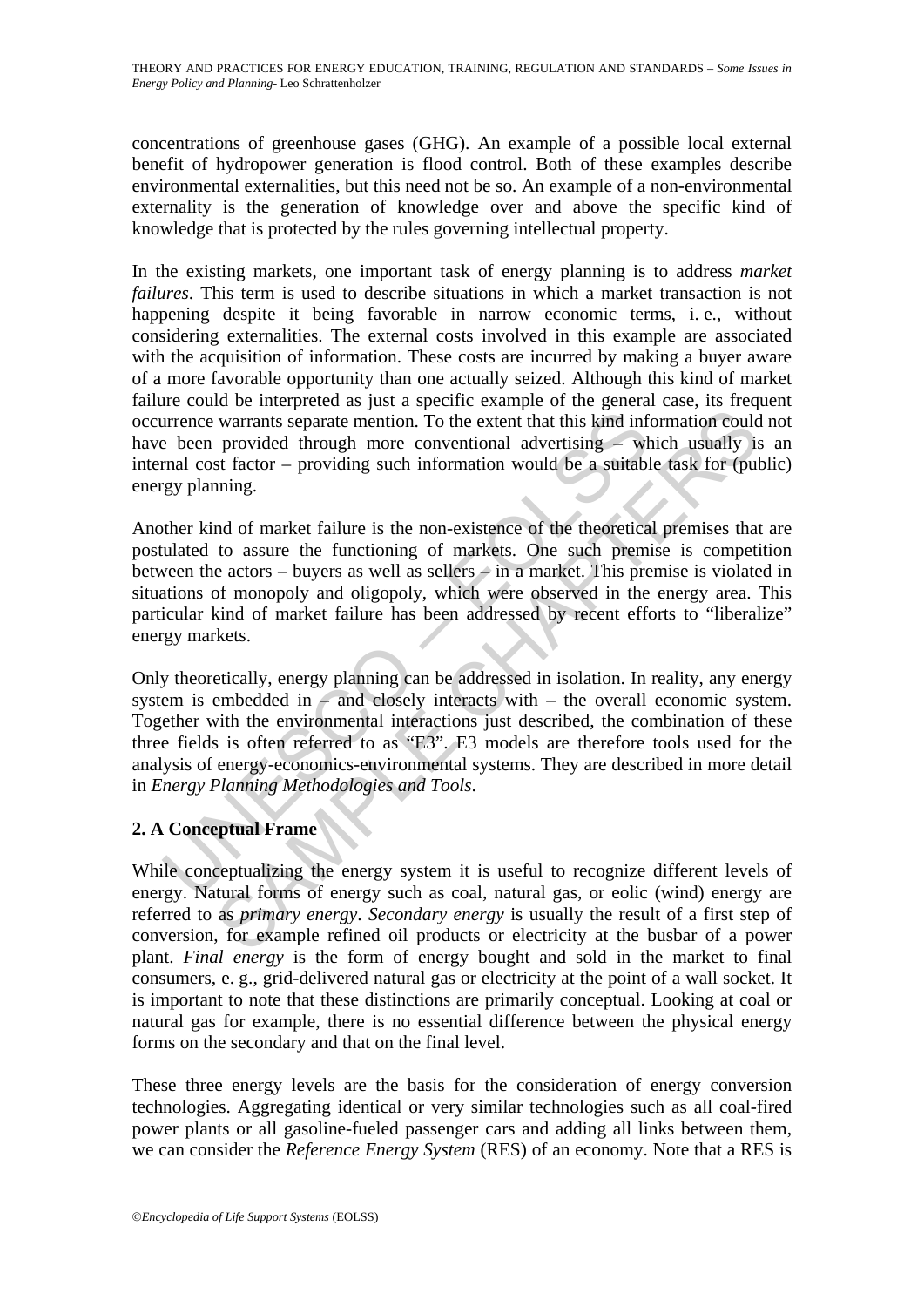not uniquely defined, but rather depending on the level of aggregation considered in a particular analysis.

For energy planning purposes, it is important to add the concept of *useful energy*. In contrast to the three energy levels just described, useful energy is not represented by an energy carrier. Rather, it is the kind of energy that delivers an *energy service*, which cannot always be expressed in energy units. Examples of useful energy are the heat radiated from a residential heat source and the motion of a passenger car. These two forms of useful energy correspond to the energy services of a comfortable room temperature and passenger kilometers respectively. The importance of the concept of energy services for energy demand is highlighted by the fact that essentially the same energy service is provided by one car with occupancy of four as by four cars each carrying one passenger over the same distance. Obviously, final-energy consumption is drastically different in the two cases.

## **3. Means of Energy Planning**

Although energy planning can be part of a business plan of a private company, the focus of the discussion in this section will be mostly on public energy planning.

itically different in the two cases.<br> **Ieans of Energy Planning**<br>
nough energy planning can be part of a business plan of a private<br>
ne discussion in this section will be mostly on public energy plann<br>
prime instrument ava different in the two cases.<br>
of Energy Planning<br>
different in the two cases.<br>
of Energy Planning<br>
can be part of a business plan of a private company, the form<br>
instrument available to policy making to influence the quanti The prime instrument available to policy making to influence the quantities of different energy forms in the market is to influence prices of goods and services via the collection of taxes on their production and/or consumption. Since governments anyway need revenues to function, the question is often asked, why not tax dirty and exhaustible resources such as fossil fuels more and renewable resources such as human labor less. A partial answer to this question is that as any tax change creates a new kind of distortion of the economic "playing field", it is politically difficult and often infeasible to introduce a new tax without compensation for those who suffer new losses. Thinking of a significant carbon dioxide tax, for example, a realistic assumption is that major emitters of carbon dioxide would have to be compensated for their new financial commitments, which in turn would weaken the desired effects of such a tax. Another drawback of many environmental taxes – in particular in comparison to an income tax – is that according to many studies they are *regressive*, that is, consumers with lower disposable income would be taxed a higher share of it than consumers with higher income.

Both of these two reasons against an environmental tax have to do with distributional consequences of the introduction of new taxes. Distributional aspects are important for all kinds of policy measures. They are therefore a prime criterion in the assessment of policy options. This and other assessment criteria will be described in a separately below (see Section **Error! Reference source not found.**).

Subsidies are the mirror image of taxes. In the past years, it so happened that subsidies often enhanced the use of "dirty" fuels such as coal for power generation, therefore not always furthered the cause of the environment. Nowadays, subsidies are more and more granted also to renewable energy, often in the form of guaranteed selling prices. Subsidies are a typical instrument of national energy policy making and therefore described in more detail in the following.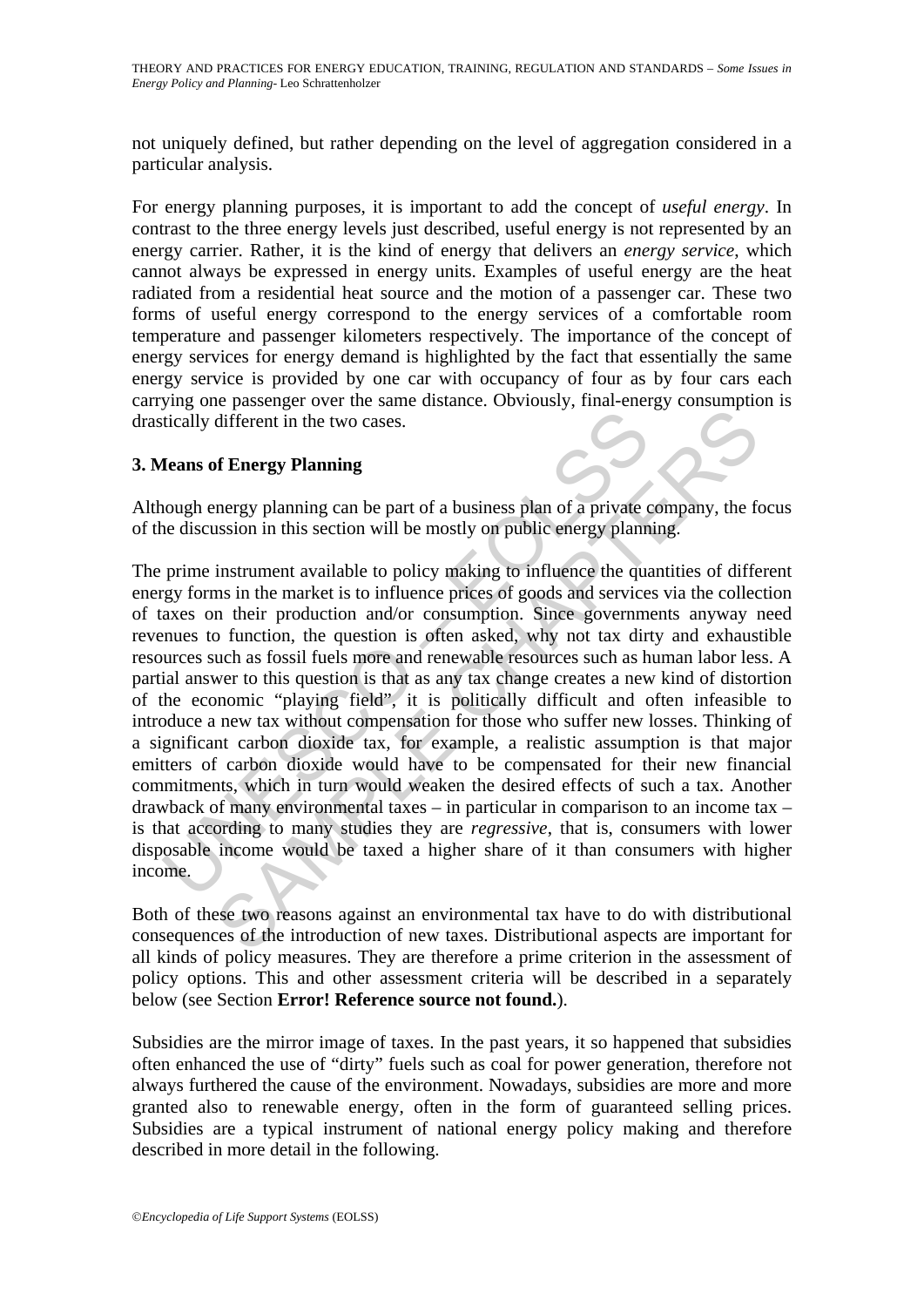Taxes are only one way of internalizing external costs. Another possibility is to issue emission permits, each of which allowing its owner to emit a certain amount of a pollutant. The emission of any amount of this pollutant is then allowed only if an equivalent amount of permits is held. The rules for the allocation of such permits are a separate policy issue, which will be discussed together with the examples described in the following.

s and the same environmental benefits as a "command and contuming a corresponding number of tradable permits to be issue<br>cyzed to this depth, the two policies are equivalent in terms of ec<br>oring for a moment that this equi the same environmental benefits as a "command and control" emission a corresponding number of tradable permits to be issued. In other wo this depth, the two policies are equivalent in terms of conomic efficies that is equi In theory, a system of tradable emission permits is equivalent to emission taxes in the sense that a limit on total emission leads to the same effect as an emission tax set at the level of the shadow price of the emission constraint. In less technical terms, this means that an emission tax set equal to the marginal abatement costs – the costs of abating the last unit of emission to stay within the emission limit – generates the same economic costs and the same environmental benefits as a "command and control" emission limit assuming a corresponding number of tradable permits to be issued. In other words, analyzed to this depth, the two policies are equivalent in terms of economic efficiency. Ignoring for a moment that this equivalence does not include the differences between the transaction costs of both strategies, there are also very practical differences between the two. Emission limits aim at precise emissions, but incur uncertain costs whereas taxes incur unambiguous costs, but result in uncertain emission reductions. The circumstances in an actual decision situation will therefore have an influence on the question which of the two policies to select.

In an energy planning situation where the aim is to freeze emissions at a certain level, the so-called "grandfathering" is an often-quoted allocation rule. This rule freezes the status quo for each emitter. Obvious as this rule may seem at first glance, it appears at least questionable if applied to global carbon emission entitlements, because it would "award" the heaviest polluters by granting them the largest emission entitlements, hardly an equitable proposition. On a national level, if emission permits were granted to industries for example, grandfathering permits would have the additional disadvantage of working as an obstacle to new entrants into the market.

As an equitable rule for the allocation of permits, equal emission rights for each person have been proposed. This rule is tantamount to granting equal property rights (to a carbon-free atmosphere, for example) to everyone and therefore highly suggestive, but the re-distributional consequences of its application are so great (it would force the politically most powerful industrialized countries to reduce their emissions the most) that the likelihood of its actual implementation is sure to remain low for a long time.

Anyway, a carbon tax addresses the issue of economic efficiency, and the endowment with emission permits addresses issues of equity. Although it does not necessarily help actual negotiations, it seems worth emphasizing here that the two are separate issues that are largely independent of each other.

Another major class of means for energy planning comprises general organizational or legal measures. An example of a general organizational measure would be the establishment of binding or non-binding standards. An extreme form of standard setting is a product ban, a policy measure that was introduced in the "Montreal Protocol on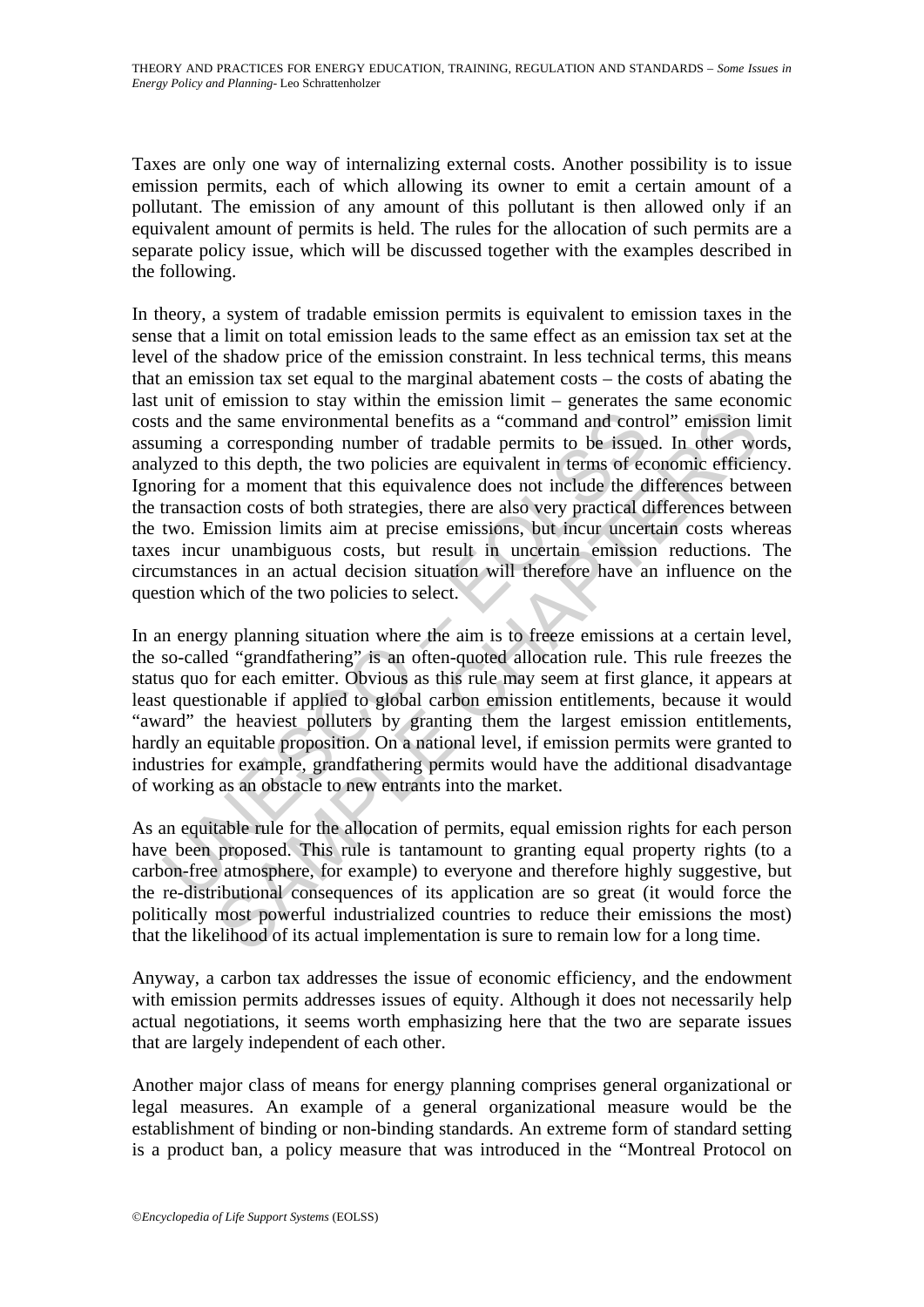THEORY AND PRACTICES FOR ENERGY EDUCATION, TRAINING, REGULATION AND STANDARDS – *Some Issues in Energy Policy and Planning-* Leo Schrattenholzer

Substances that deplete the Ozone Layer", which prohibits the import/export of controlled substances from non-members and bans the export of relevant technologies to them.

ds, higher purchasing prices of energy-consuming equipment must times to make the increased investment attractive to consumers<br>been made for individuals as well as for companies. The distret discount rates and consumer exp there purchasing prices of energy-consuming equipment must pay back in to make the increased investment attractive to consumers. This observation to the increased investment attractive to consumers. This observation that i A legal measure aiming at improving the information base of consumers is the mandatory labeling of energy-consuming goods. Labels on electric appliances, for instance, would inform consumers about the energy consumption and the environmental impact to be expected from the use of the item, thus enabling consumers to make educated decisions about the benefits (in terms of energy savings and a reduced burden on the environment during the lifetime of the item) of a possible higher purchasing price of an environmentally more compatible and less energy consuming alternative. Empirical studies have shown, however, that the discount rates calculated from actual consumer purchasing decisions can be much higher than market discount rates. In other words, higher purchasing prices of energy-consuming equipment must pay back in very short times to make the increased investment attractive to consumers. This observation has been made for individuals as well as for companies. The discrepancy between market discount rates and consumer expectations has been wide enough to encourage private entrepreneurs to establish energy service companies who take care of the energy services required by a company. These energy companies work for part of the discrepancy of the discount rates, thus still reducing total energy expenses of the client firm ("contracting").

Less an object of policy making, but more an example of energy planning, are voluntary action and voluntary agreements, which have become an important means to reduce negative environmental impacts. The propensity to voluntarily invest in environmental protection depends of course on values and beliefs held in a society. To influence value systems is a long-term energy planning task, usually addressed by education on all levels.

The specific kind of policy measure chosen for implementation depends crucially on the geographical scope of energy planning. In the sequel, we shall therefore discuss energy planning according to the geographical scale of externalities that it addresses.



#### **Bibliography**

- - -

*BP-Amoco's global emissions trading programme*, 2000, in: "Pipeline", the magazine of the IPE (International Petroleum Exchange), Issue 25, January 2000. [This document describes BP-Amoco's global emission trading program and the motivations behind it.]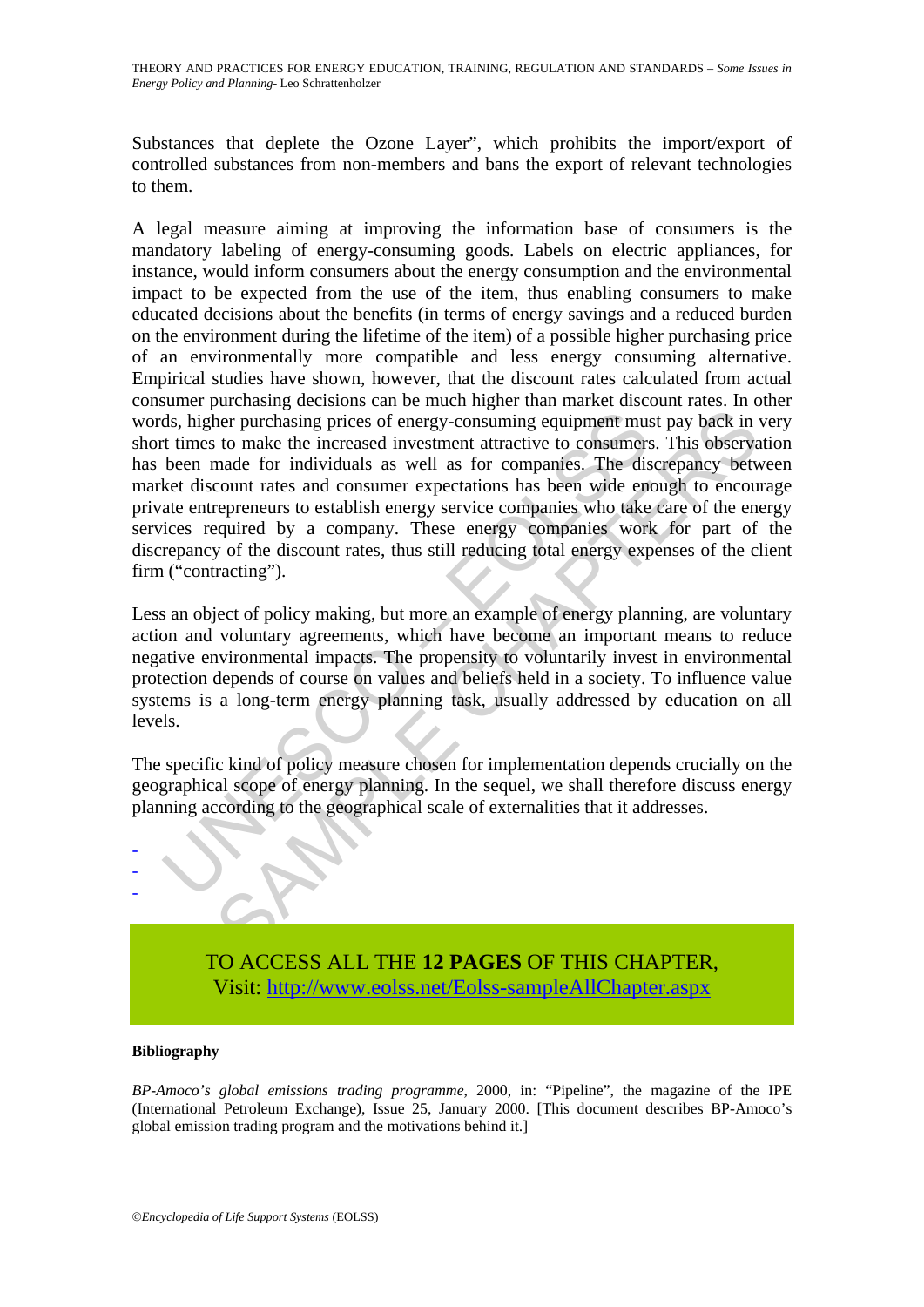The Climate Technology Initiative, 1999, http://www.climatetech.net. [This is the home page of the Climate Technology Initiative on the world-wide web.]

Hausmann, J. A., 1979, *Individual discount rates and the purchase and utilization of energy-using durables*, Bell Journal of Economics **10**: 33–54. [This is a classical article reports on the implied discount rates derived from the observation of actual consumers' purchasing decisions.]

IPCC, 1996a, *Climate Change 1995, Economic and Social Dimensions of Climate Change*, Contribution of Working Group III to the Second Assessment Report of the Intergovernmental Panel on Climate Change, Bruce, J. P., Lee, H., and Haites, E. F., Cambridge University Press, Cambridge, New York, and Melbourne. [Particularly relevant for this subsection is Chapter 11 of that report, which gives an overview of studies of the distributional effects of energy and carbon taxes.]

IPCC, 1996b, *Technologies, Policies and Measures for Mitigating Climate Change*, IPCC Technical Paper I, WMO and UNEP. [This Technical paper provides an overview and analysis of technologies and measures mitigate greenhouse gas emissions. In particular, it includes criteria for the evaluation of policies and measures.]

Klaassen, G. and A. Nentjes, 1997, "*Sulphur Trading Under the 1990 CAAA in the US: An Assessment of First Experiences*", Journal of Institutional and Theoretical Economics, Tübingen. [This article contains a description of the trading scheme and an assessment of the experiences made with it.]

sinces mitigate greenouse gas emissions. In particular, it includes criteria<br>
seen, G. and A. Nentjes, 1997, "Sulphur Trading Under the 1990 CAAA in the<br>
seen, G. and A. Nentjes, 1997, "Sulphur Trading Under the 1990 CAAA tigate greenhouse gas emissions. In particular, it includes criteria for the evaluatic<br>measures.]<br>and A. Nentjes, 1997, "Sulphur Trading Under the 1990 CAAA in the US: An Assessmences", Journal of Institutional and Theoret Kopp, R., R. Morgenstern, W. Pizer and M. Toman, 1999, "A Proposal for Credible Early Action in U.S. Climate Policy", Weathervane, http://www.weathervane.rff.org/features/feature060.html. [The authors of this article propose a scheme for carbon emission trading that aims at combining the success of and the familiarity with sulphur emission trading with the cost certainty of an emission tax.]

McKibbin, W. J. and P. J. Wilcoxen, 2002, *Climate Change Policy After Kyoto: Blueprint for a Realistic Approach*, ISBN, Brookings Institution Press, Washington, D.C. [Proposal for a carbon emission trading scheme with maximum-cost guarantees.

Munasinghe, M., and P. Meier, 1993, *Energy Policy Analysis and Modeling*, Cambridge University Press, Cambridge, United Kingdom. [Although focusing on tools, this book also contains a comprehensive description of a conceptual framework for policy analysis and an overview description of the Global Environmental Facility (GEF) and its activities.]

Ross, M. and Steinmeyer, D., 1990, *Energy for Industry*, Scientific American **263**(3): 46–53. [This article analyzes the strategies of firms with respect to the implementation of energy saving equipment.]

Royal Dutch/Shell distributed document, 2000, *The Shell Tradeable Emission Permit system*, www.shell.com/steps. [This document describes Shell's tradeable emission permit system and the motivations behind it.]

The World Bank, 2000, http://www.prototypecarbonfund.org. [This is the home page of the Prototype Carbon Fund (PCF) on the world-wide web.]

#### **Biographical Sketch**

**Leo Schrattenholzer** has been affiliated with IIASA (International Institute for Applied Systems Analysis) since 1973, after graduating from the Technical University of Vienna. Presently he is Leader of ECS (Environmentally Compatible Energy Strategies) Project at IIASA.

The focus of his present work in the ECS project is in the field of energy technology assessment, including the analysis of the role of research and development in enhancing technological progress.

Dr. Schrattenholzer received his master's degree in mathematics in 1973 and his Ph.D. in energy economics in 1979, both from the Technical University of Vienna. His Ph.D. thesis was on modeling long-term energy supply strategies for Austria. From 1972 to 1974, he was a research and lecture assistant